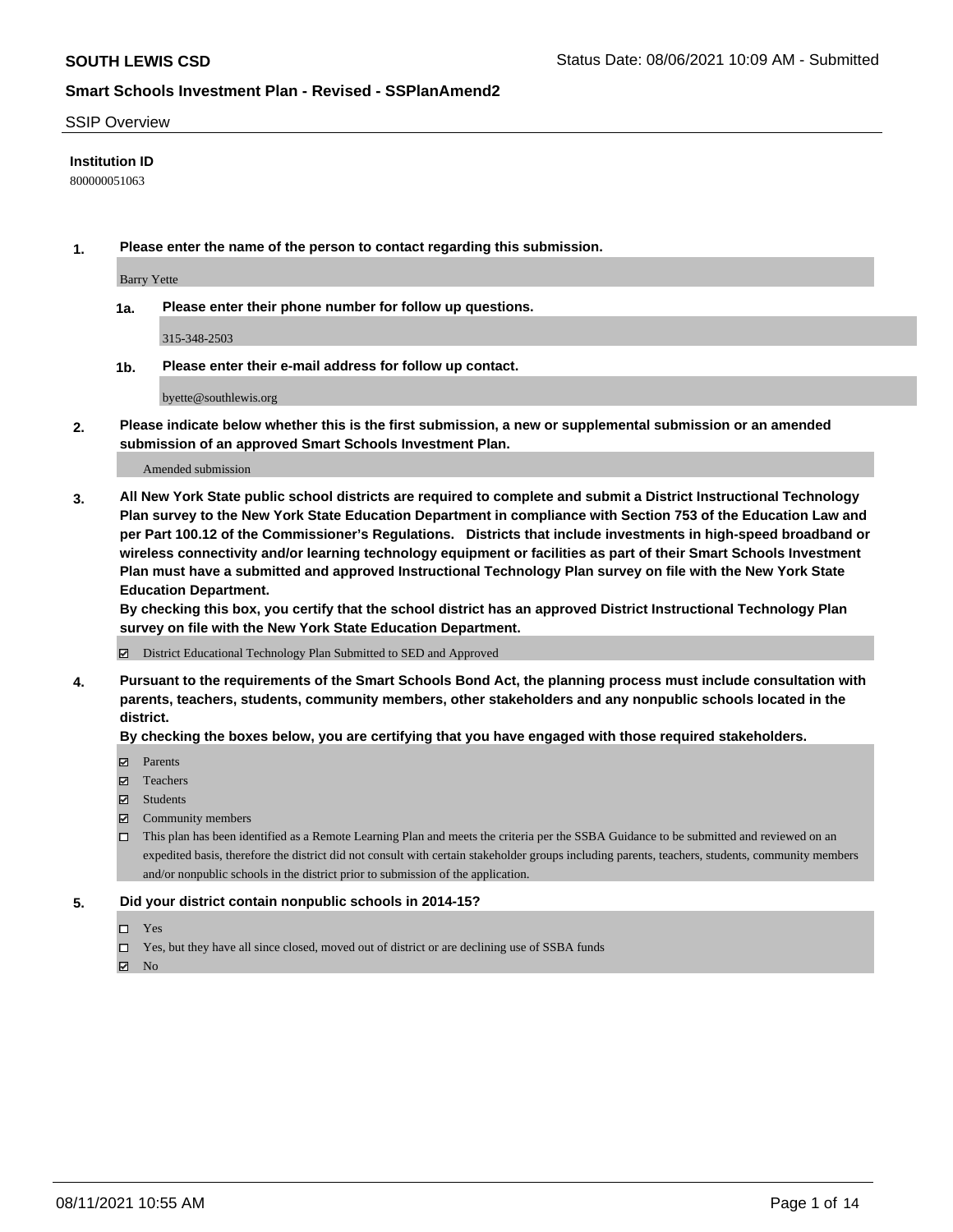#### SSIP Overview

**6. Certify that the following required steps have taken place by checking the boxes below:**

- The district developed and the school board approved a preliminary Smart Schools Investment Plan.
- The preliminary plan was posted on the district website for at least 30 days. The district included an address to which any written comments on the plan should be sent.
- $\boxtimes$  The school board conducted a hearing that enabled stakeholders to respond to the preliminary plan. This hearing may have occured as part of a normal Board meeting, but adequate notice of the event must have been provided through local media and the district website for at least two weeks prior to the meeting.
- The district prepared a final plan for school board approval and such plan has been approved by the school board.
- $\boxtimes$  The final proposed plan that has been submitted has been posted on the district's website.
- This Plan has been identified as a Remote Learning Plan and meets the criteria per the SSBA Guidance to be submitted and reviewed on an expedited basis, therefore this plan has not met certain stakeholder engagement requirements including, consulting with nonpublic schools in advance of plan submission, having the school board conduct a hearing on the plan and/or posting the plan to the district website for a minimum of 30 days. This district will post the Remote Learning Plan to the district's website upon submission of the application.
- **6a. Please upload the proposed Smart Schools Investment Plan (SSIP) that was posted on the district's website, along with any supporting materials. Note that this should be different than your recently submitted Educational Technology Survey. The Final SSIP, as approved by the School Board, should also be posted on the website and remain there during the course of the projects contained therein.**

SSIP Amendment 1.pdf

**6b. Enter the webpage address where the final Smart Schools Investment Plan is posted. The Plan should remain posted for the life of the included projects.**

https://5il.co/rllk

**7. Please enter an estimate of the total number of students and staff that will benefit from this Smart Schools Investment Plan based on the cumulative projects submitted to date.**

1,125

**8. An LEA/School District may partner with one or more other LEA/School Districts to form a consortium to pool Smart Schools Bond Act funds for a project that meets all other Smart School Bond Act requirements. Each school district participating in the consortium will need to file an approved Smart Schools Investment Plan for the project and submit a signed Memorandum of Understanding that sets forth the details of the consortium including the roles of each respective district.**

 $\Box$  The district plans to participate in a consortium to partner with other school district(s) to implement a Smart Schools project.

**9. Please enter the name and 6-digit SED Code for each LEA/School District participating in the Consortium.**

| <b>Partner LEA/District</b> | <b>ISED BEDS Code</b> |
|-----------------------------|-----------------------|
| (No Response)               | (No Response)         |

**10. Please upload a signed Memorandum of Understanding with all of the participating Consortium partners.**

(No Response)

**11. Your district's Smart Schools Bond Act Allocation is:**

\$1,308,299

**12. Final 2014-15 BEDS Enrollment to calculate Nonpublic Sharing Requirement**

|            | <b>Public Enrollment</b> | l Nonpublic Enrollment | Total Enrollment | l Nonpublic Percentage |
|------------|--------------------------|------------------------|------------------|------------------------|
| Enrollment | 984                      |                        | 984.00           | 0.00                   |

**13. This table compares each category budget total, as entered in that category's page, to the total expenditures listed in the category's expenditure table. Any discrepancies between the two must be resolved before submission.**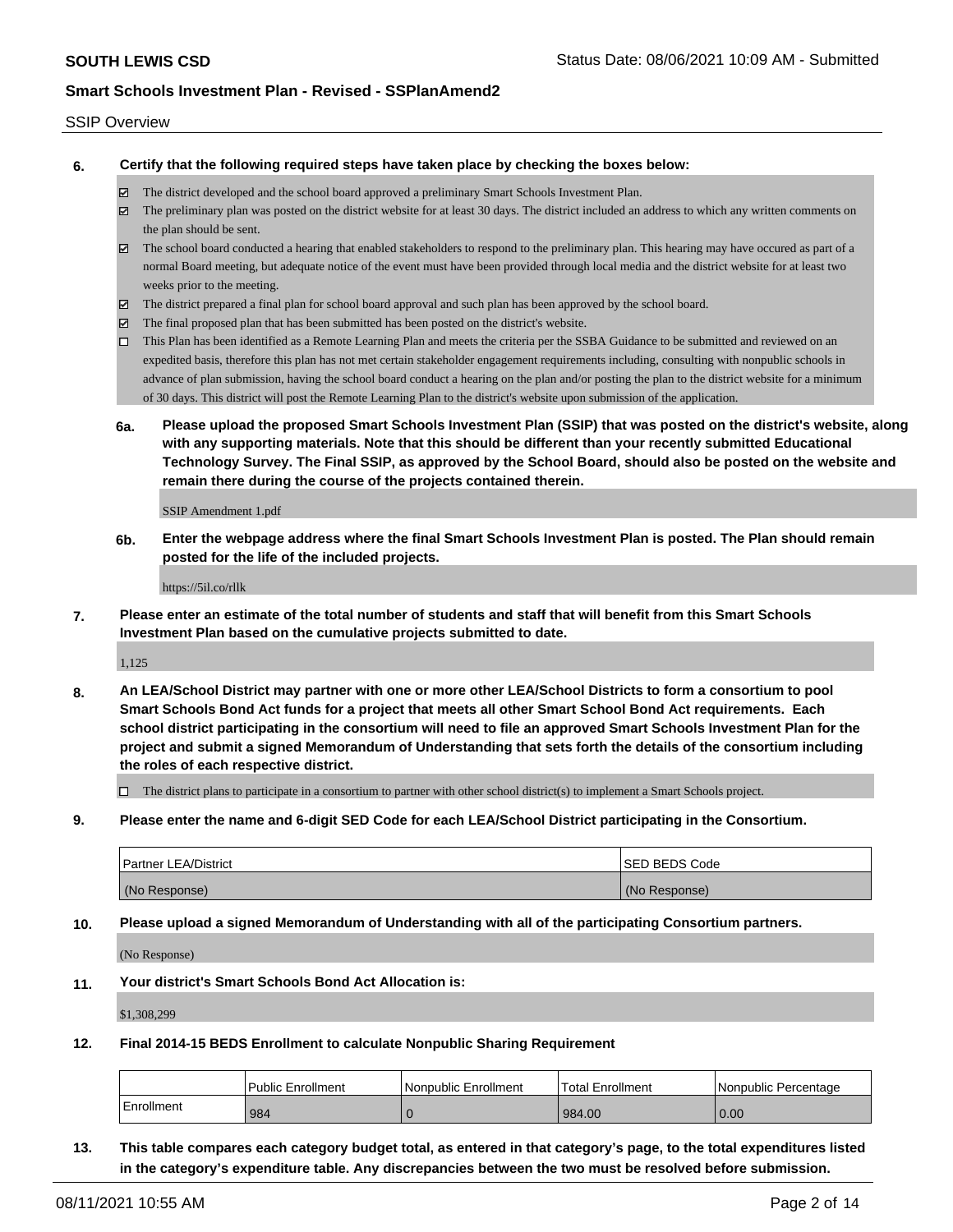# SSIP Overview

|                                                 | <b>Sub-Allocations</b> | <b>Expenditure Totals</b> | <b>Difference</b> |
|-------------------------------------------------|------------------------|---------------------------|-------------------|
| <b>School Connectivity</b>                      | $-45.000.00$           | $-45,000.00$              | 0.00              |
| <b>Connectivity Projects for</b><br>Communities | 0.00                   | 0.00                      | 0.00              |
| Classroom Technology                            | 119,935.00             | 119,935.00                | 0.00              |
| Pre-Kindergarten Classrooms                     | 0.00                   | 0.00                      | 0.00              |
| Replace Transportable<br>Classrooms             | 0.00                   | 0.00                      | 0.00              |
| <b>High-Tech Security Features</b>              | 0.00                   | 0.00                      | 0.00              |
| Nonpublic Loan                                  | 0.00                   | 0.00                      | 0.00              |
| Totals:                                         | 74,935                 | 74,935                    | 0                 |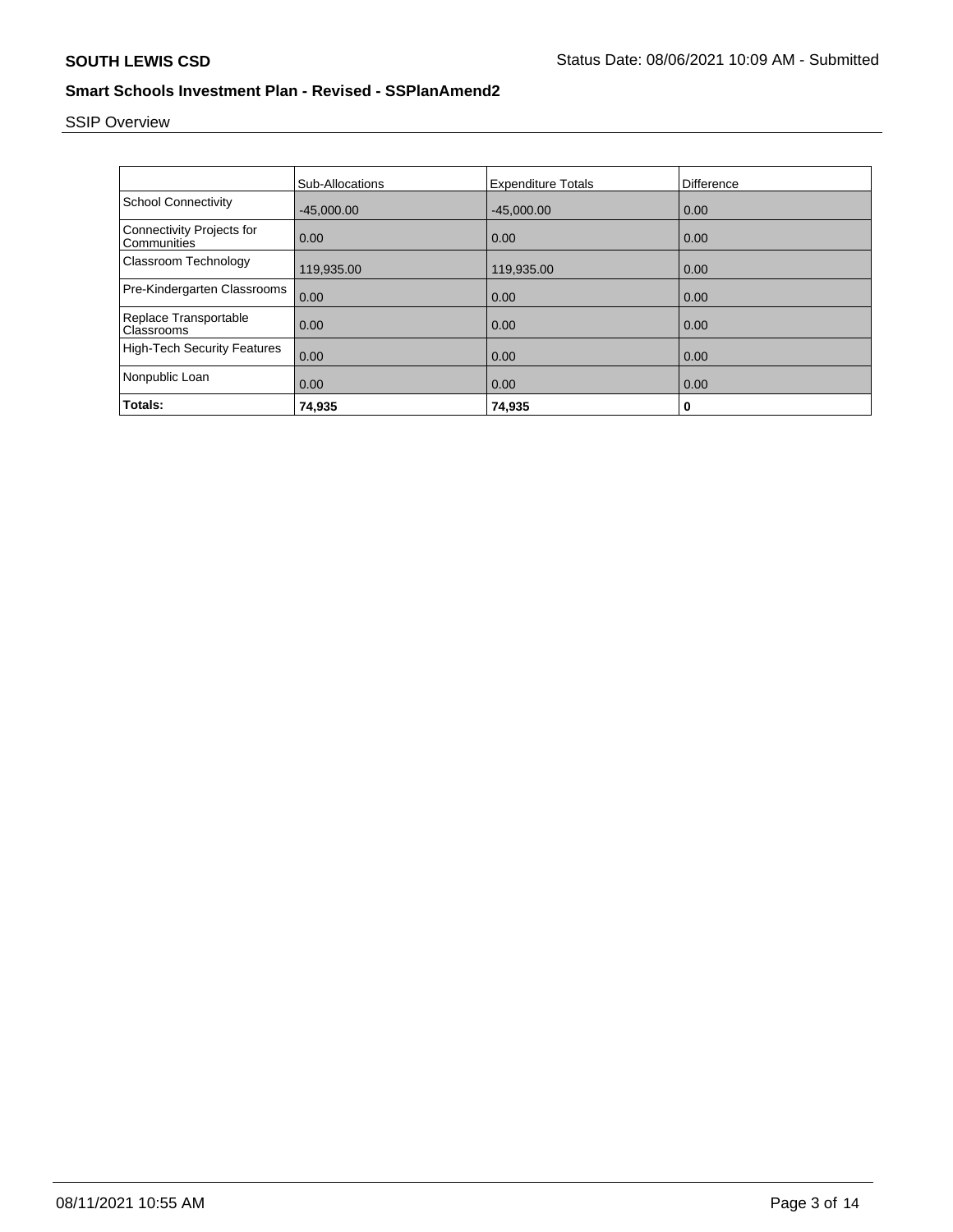School Connectivity

- **1. In order for students and faculty to receive the maximum benefit from the technology made available under the Smart Schools Bond Act, their school buildings must possess sufficient connectivity infrastructure to ensure that devices can be used during the school day. Smart Schools Investment Plans must demonstrate that:**
	- **• sufficient infrastructure that meets the Federal Communications Commission's 100 Mbps per 1,000 students standard currently exists in the buildings where new devices will be deployed, or**
	- **• is a planned use of a portion of Smart Schools Bond Act funds, or**
	- **• is under development through another funding source.**

**Smart Schools Bond Act funds used for technology infrastructure or classroom technology investments must increase the number of school buildings that meet or exceed the minimum speed standard of 100 Mbps per 1,000 students and staff within 12 months. This standard may be met on either a contracted 24/7 firm service or a "burstable" capability. If the standard is met under the burstable criteria, it must be:**

**1. Specifically codified in a service contract with a provider, and**

**2. Guaranteed to be available to all students and devices as needed, particularly during periods of high demand, such as computer-based testing (CBT) periods.**

**Please describe how your district already meets or is planning to meet this standard within 12 months of plan submission.**

Currently have 1gb data to all buildings as well as internal between data closets.

**1a. If a district believes that it will be impossible to meet this standard within 12 months, it may apply for a waiver of this requirement, as described on the Smart Schools website. The waiver must be filed and approved by SED prior to submitting this survey.**

 $\Box$  By checking this box, you are certifying that the school district has an approved waiver of this requirement on file with the New York State Education Department.

**2. Connectivity Speed Calculator (Required). If the district currently meets the required speed, enter "Currently Met" in the last box: Expected Date When Required Speed Will be Met.**

|                  | l Number of     | Required Speed | Current Speed in | Expected Speed | <b>Expected Date</b>                    |
|------------------|-----------------|----------------|------------------|----------------|-----------------------------------------|
|                  | <b>Students</b> | l in Mbps      | <b>Mbps</b>      | to be Attained | When Required                           |
|                  |                 |                |                  |                | l Within 12 Months ISpeed Will be Met l |
| Calculated Speed | 980             | 98.00          | 1000             | (No Response)  | (No Response)                           |

### **3. Describe how you intend to use Smart Schools Bond Act funds for high-speed broadband and/or wireless connectivity projects in school buildings.**

Currently have 1gb data connections as well as robust 100% wifi coverage within all buildings. The district was able to acquire the Wireless Access Points through Erate Category 2 discounts and no longer needed to purchase them with Smart School funds.

**4. Describe the linkage between the district's District Instructional Technology Plan and how the proposed projects will improve teaching and learning. (There should be a link between your response to this question and your responses to Question 1 in Section IV - NYSED Initiatives Alignment: "Explain how the district use of instructional technology will serve as a part of a comprehensive and sustained effort to support rigorous academic standards attainment and performance improvement for students."** 

**Your answer should also align with your answers to the questions in Section II - Strategic Technology Planning and the associated Action Steps in Section III - Action Plan.)**

(No Response)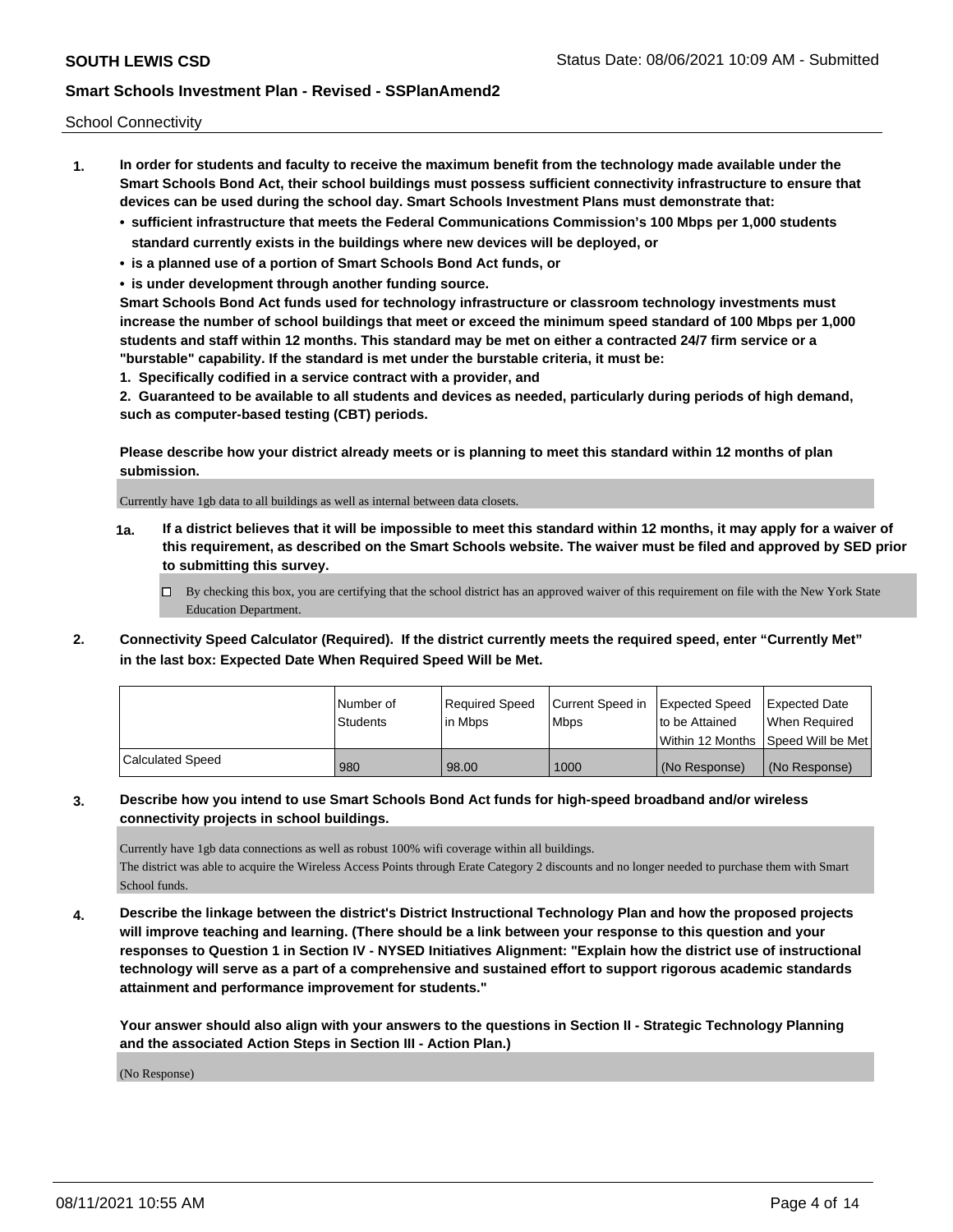School Connectivity

**5. If the district wishes to have students and staff access the Internet from wireless devices within the school building, or in close proximity to it, it must first ensure that it has a robust Wi-Fi network in place that has sufficient bandwidth to meet user demand.**

**Please describe how you have quantified this demand and how you plan to meet this demand.**

(No Response)

**6. Smart Schools plans with any expenditures in the School Connectivity category require a project number from the Office of Facilities Planning. Districts must submit an SSBA LOI and receive project numbers prior to submitting the SSIP. As indicated on the LOI, some projects may be eligible for a streamlined review and will not require a building permit.**

**Please indicate on a separate row each project number given to you by the Office of Facilities Planning.**

| Project Number        |  |
|-----------------------|--|
| 23-11-01-04-0-013-BA1 |  |

**7. Certain high-tech security and connectivity infrastructure projects may be eligible for an expedited review process as determined by the Office of Facilities Planning.**

**Was your project deemed eligible for streamlined review?**

No

**8. Include the name and license number of the architect or engineer of record.**

| Name           | License Number |
|----------------|----------------|
| Micheal Ebertz | 26790          |

#### **9. Public Expenditures – Loanable (Counts toward the nonpublic loan calculation)**

| Select the allowable expenditure type.<br>Repeat to add another item under each type. | <b>PUBLIC</b> Items to be<br>l Purchased | Quantity  | Cost Per Item | Total Cost |
|---------------------------------------------------------------------------------------|------------------------------------------|-----------|---------------|------------|
| (No Response)                                                                         | (No Response)                            | (No       | (No           | 0.00       |
|                                                                                       |                                          | Response) | Response)     |            |
|                                                                                       |                                          | -0        | 0.00          |            |

#### **10. Public Expenditures – Non-Loanable (Does not count toward nonpublic loan calculation)**

| Select the allowable expenditure<br>type.<br>Repeat to add another item under | <b>PUBLIC</b> Items to be purchased | Quantity | Cost per Item | <b>Total Cost</b> |
|-------------------------------------------------------------------------------|-------------------------------------|----------|---------------|-------------------|
| each type.                                                                    |                                     |          |               |                   |
| Network/Access Costs                                                          | <b>Wireless Accesss Points</b>      | 75       | $-600.00$     | $-45,000.00$      |
|                                                                               |                                     | 75       | $-600.00$     | $-45.000$         |

### **11. Final 2014-15 BEDS Enrollment to calculate Nonpublic Sharing Requirement (no changes allowed.)**

|            | Public Enrollment | Nonpublic Enrollment | Total Enrollment | l Nonpublic Percentage |
|------------|-------------------|----------------------|------------------|------------------------|
| Enrollment | 984               |                      | 984.00           | 0.00                   |

**12. Total Public Budget - Loanable (Counts toward the nonpublic loan calculation)**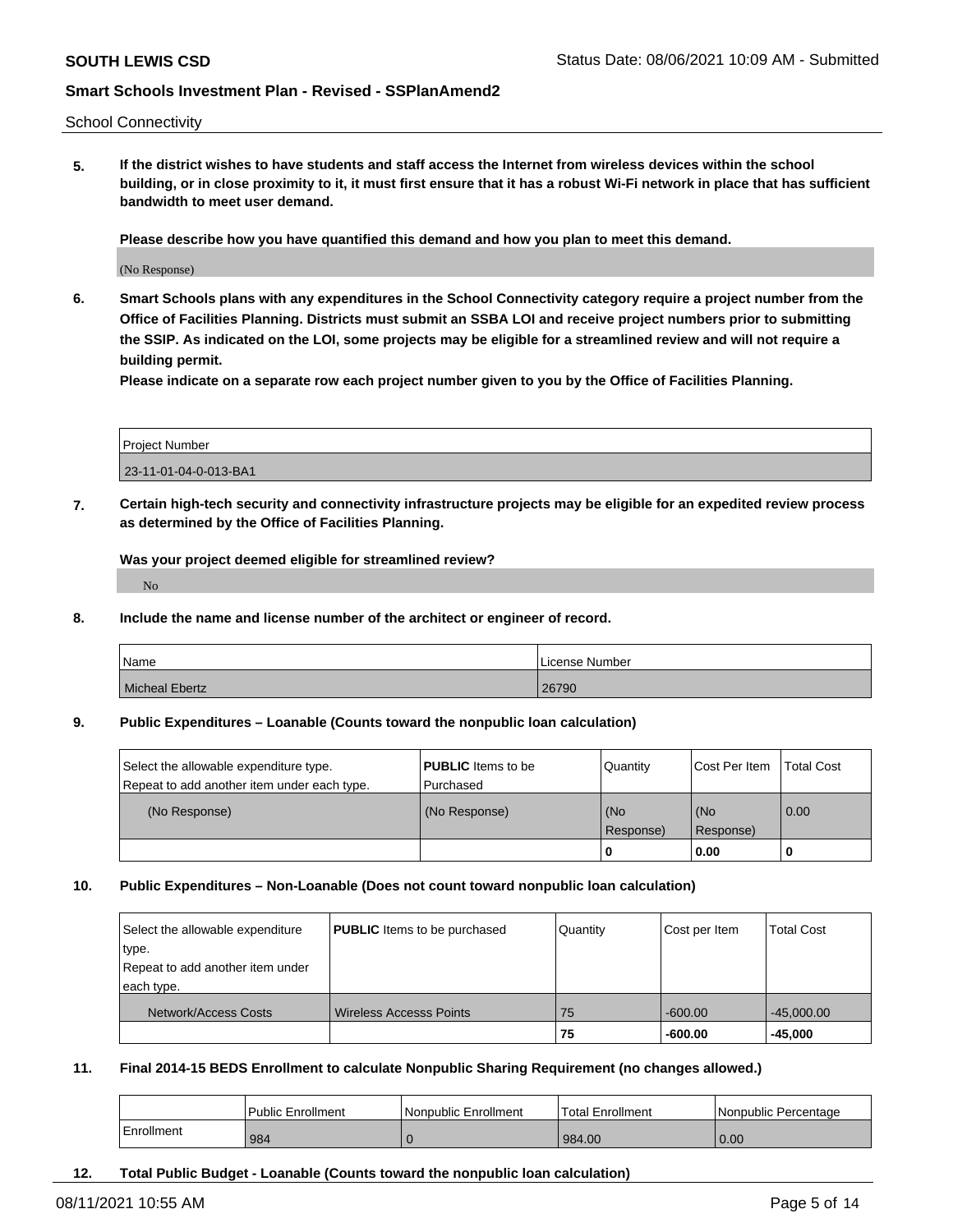School Connectivity

|                                               | Public Allocations |                                 | <b>Estimated Total Sub-Allocations</b> |
|-----------------------------------------------|--------------------|---------------------------------|----------------------------------------|
|                                               |                    | <b>Estimated Nonpublic Loan</b> |                                        |
|                                               |                    | Amount                          |                                        |
| Network/Access Costs                          | (No Response)      | 0.00                            | 0.00                                   |
| School Internal Connections and<br>Components | (No Response)      | 0.00                            | 0.00                                   |
| Other                                         | (No Response)      | 0.00                            | 0.00                                   |
| Totals:                                       | 0.00               | 0                               |                                        |

# **13. Total Public Budget – Non-Loanable (Does not count toward the nonpublic loan calculation)**

|                                            | Sub-<br>Allocation |
|--------------------------------------------|--------------------|
| Network/Access Costs                       | $-45,000.00$       |
| Outside Plant Costs                        | (No Response)      |
| School Internal Connections and Components | (No Response)      |
| Professional Services                      | (No Response)      |
| Testing                                    | (No Response)      |
| <b>Other Upfront Costs</b>                 | (No Response)      |
| <b>Other Costs</b>                         | (No Response)      |
| Totals:                                    | $-45,000.00$       |

### **14. School Connectivity Totals**

|                          | <b>Total Sub-Allocations</b> |
|--------------------------|------------------------------|
| Total Loanable Items     | 0.00                         |
| Total Non-Ioanable Items | $-45,000.00$                 |
| <b>Totals:</b>           | -45,000                      |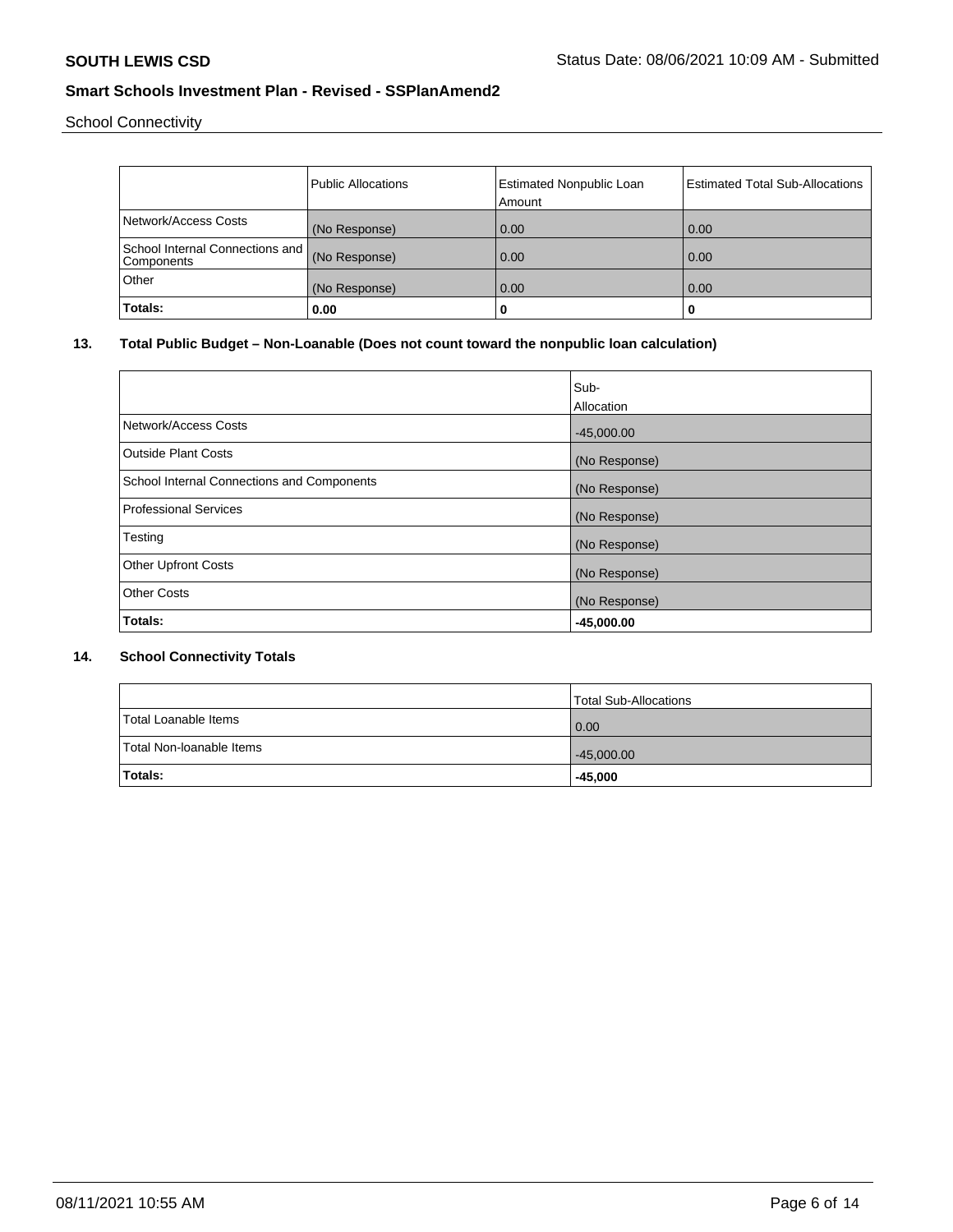Community Connectivity (Broadband and Wireless)

**1. Describe how you intend to use Smart Schools Bond Act funds for high-speed broadband and/or wireless connectivity projects in the community.**

(No Response)

**2. Please describe how the proposed project(s) will promote student achievement and increase student and/or staff access to the Internet in a manner that enhances student learning and/or instruction outside of the school day and/or school building.**

(No Response)

**3. Community connectivity projects must comply with all the necessary local building codes and regulations (building and related permits are not required prior to plan submission).**

 $\Box$  I certify that we will comply with all the necessary local building codes and regulations.

**4. Please describe the physical location of the proposed investment.**

(No Response)

**5. Please provide the initial list of partners participating in the Community Connectivity Broadband Project, along with their Federal Tax Identification (Employer Identification) number.**

| <b>Project Partners</b> | l Federal ID # |
|-------------------------|----------------|
| (No Response)           | (No Response)  |

**6. Please detail the type, quantity, per unit cost and total cost of the eligible items under each sub-category.**

| Select the allowable expenditure | Item to be purchased | Quantity      | Cost per Item | <b>Total Cost</b> |
|----------------------------------|----------------------|---------------|---------------|-------------------|
| type.                            |                      |               |               |                   |
| Repeat to add another item under |                      |               |               |                   |
| each type.                       |                      |               |               |                   |
| (No Response)                    | (No Response)        | (No Response) | (No Response) | 0.00              |
|                                  |                      | U             | 0.00          |                   |

**7. If you are submitting an allocation for Community Connectivity, complete this table.**

**Note that the calculated Total at the bottom of the table must equal the Total allocation for this category that you entered in the SSIP Overview overall budget.**

|                                    | Sub-Allocation |
|------------------------------------|----------------|
| Network/Access Costs               | (No Response)  |
| Outside Plant Costs                | (No Response)  |
| <b>Tower Costs</b>                 | (No Response)  |
| <b>Customer Premises Equipment</b> | (No Response)  |
| <b>Professional Services</b>       | (No Response)  |
| Testing                            | (No Response)  |
| <b>Other Upfront Costs</b>         | (No Response)  |
| <b>Other Costs</b>                 | (No Response)  |
| Totals:                            | 0.00           |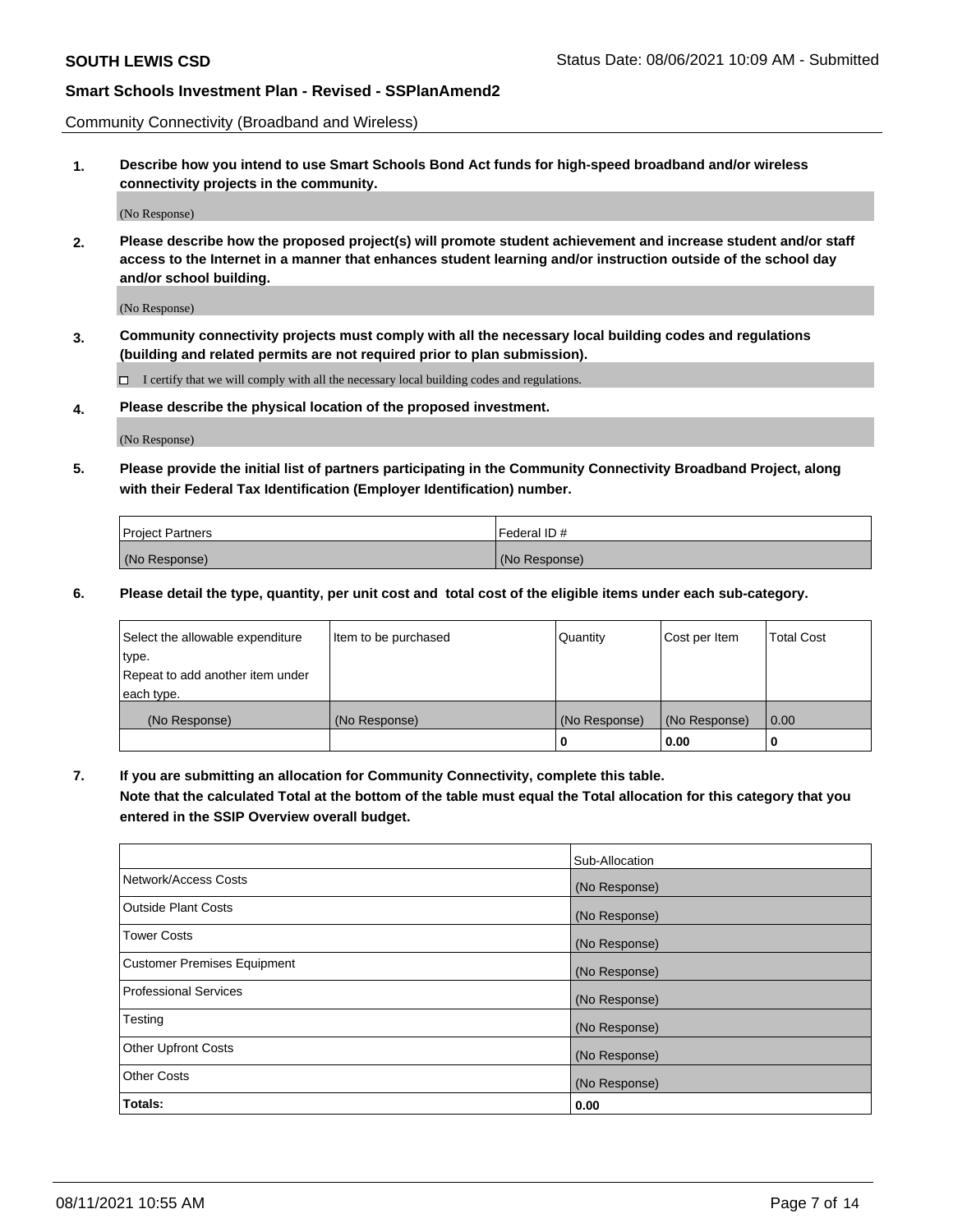### Classroom Learning Technology

**1. In order for students and faculty to receive the maximum benefit from the technology made available under the Smart Schools Bond Act, their school buildings must possess sufficient connectivity infrastructure to ensure that devices can be used during the school day. Smart Schools Investment Plans must demonstrate that sufficient infrastructure that meets the Federal Communications Commission's 100 Mbps per 1,000 students standard currently exists in the buildings where new devices will be deployed, or is a planned use of a portion of Smart Schools Bond Act funds, or is under development through another funding source. Smart Schools Bond Act funds used for technology infrastructure or classroom technology investments must increase the number of school buildings that meet or exceed the minimum speed standard of 100 Mbps per 1,000 students and staff within 12 months. This standard may be met on either a contracted 24/7 firm service or a "burstable" capability. If the standard is met under the burstable criteria, it must be:**

**1. Specifically codified in a service contract with a provider, and**

**2. Guaranteed to be available to all students and devices as needed, particularly during periods of high demand, such as computer-based testing (CBT) periods.**

**Please describe how your district already meets or is planning to meet this standard within 12 months of plan submission.**

We do not intend to purchase any infrastructure equipment. We currently meet or exceed all recommended infrastructure requirements. Our intent to use the remaining funds to purchase devices for our 1 to 1 initiative.

- **1a. If a district believes that it will be impossible to meet this standard within 12 months, it may apply for a waiver of this requirement, as described on the Smart Schools website. The waiver must be filed and approved by SED prior to submitting this survey.**
	- By checking this box, you are certifying that the school district has an approved waiver of this requirement on file with the New York State Education Department.
- **2. Connectivity Speed Calculator (Required). If the district currently meets the required speed, enter "Currently Met" in the last box: Expected Date When Required Speed Will be Met.**

|                         | l Number of<br>Students | Required Speed<br>l in Mbps | Current Speed in<br>l Mbps | Expected Speed<br>to be Attained | <b>Expected Date</b><br>When Required<br> Within 12 Months  Speed Will be Met |
|-------------------------|-------------------------|-----------------------------|----------------------------|----------------------------------|-------------------------------------------------------------------------------|
| <b>Calculated Speed</b> | 984                     | 98.40                       | 1000                       | 1000                             | Currently met                                                                 |

**3. If the district wishes to have students and staff access the Internet from wireless devices within the school building, or in close proximity to it, it must first ensure that it has a robust Wi-Fi network in place that has sufficient bandwidth to meet user demand.**

**Please describe how you have quantified this demand and how you plan to meet this demand.**

We have used ERate category 2 funding to upgrade our entire wireless infrastructure to provide 100% coverage to all of our buildings and classroom are

**4. All New York State public school districts are required to complete and submit an Instructional Technology Plan survey to the New York State Education Department in compliance with Section 753 of the Education Law and per Part 100.12 of the Commissioner's Regulations.**

**Districts that include educational technology purchases as part of their Smart Schools Investment Plan must have a submitted and approved Instructional Technology Plan survey on file with the New York State Education Department.**

- By checking this box, you are certifying that the school district has an approved Instructional Technology Plan survey on file with the New York State Education Department.
- **5. Describe the devices you intend to purchase and their compatibility with existing or planned platforms or systems. Specifically address the adequacy of each facility's electrical, HVAC and other infrastructure necessary to install and support the operation of the planned technology.**

We plan on replacing existing chromebooks with new devices to enhance our 1 to 1 initiative. We purchased existed chromebooks with our first amended smart school plan. We have purchases charging carts as well as providing charging stations in all our classrooms. Our electric and HVAC infrastructure is more than adequate to handle the additional chromebooks.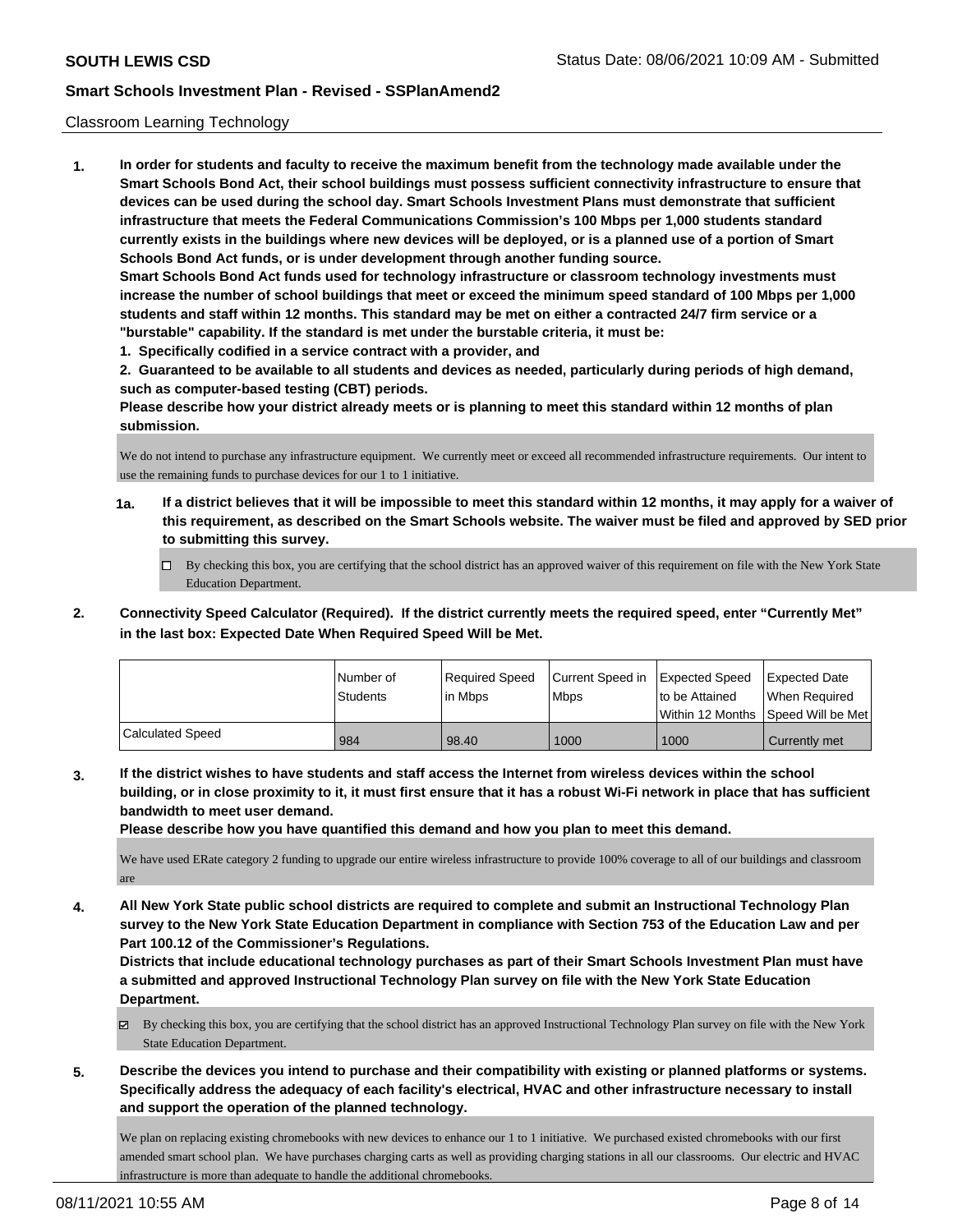### Classroom Learning Technology

- **6. Describe how the proposed technology purchases will:**
	- **> enhance differentiated instruction;**
	- **> expand student learning inside and outside the classroom;**
	- **> benefit students with disabilities and English language learners; and**
	- **> contribute to the reduction of other learning gaps that have been identified within the district.**

**The expectation is that districts will place a priority on addressing the needs of students who struggle to succeed in a rigorous curriculum. Responses in this section should specifically address this concern and align with the district's Instructional Technology Plan (in particular Question 2 of E. Curriculum and Instruction: "Does the district's instructional technology plan address the needs of students with disabilities to ensure equitable access to instruction, materials and assessments?" and Question 3 of the same section: "Does the district's instructional technology plan address the provision of assistive technology specifically for students with disabilities to ensure access to and participation in the general curriculum?")**

**In addition, describe how the district ensures equitable access to instruction, materials and assessments and participation in the general curriculum for both SWD and English Language Learners/Multilingual Learners (ELL/MLL) students.**

**Please note: If this plan has been identified as a Remote Learning Plan to be submitted and reviewed on an expedited basis, the district should explain how this plan will facilitate remote and hybrid learning, in lieu of responding to the question above.**

Our 1:1 initiative with chromebooks will allow students to study and develop at their own pace or speed. Being able to utilize software tools and applications using these laptops allows classroom instruction to be differentiated. Audio systems, DVD's, USB cameras, and other methods of assistive technology provide students with IEP's and ELL students the opportunity to expand their learning methods. Each student will be able to supplement their learning after regular school hours with this assigned device. This after hours capability allows them to bring more preparedness and successes to the classroom. This devices particularly allow ELL students to review and practice with translation software in order to shorten the learning curve of understanding regular classroom instruction. Classroom teachers will receive ongoing training in Google Classroom and Google Apps. The use of chromebooks allows students the opportunity to reach out to other sources in areas they feel help is needed in order to reduce the learning gaps within the district.

**7. Where appropriate, describe how the proposed technology purchases will enhance ongoing communication with parents and other stakeholders and help the district facilitate technology-based regional partnerships, including distance learning and other efforts.**

Technology purchases will improve communication with parents and other stakeholders of the district. The devices the students will be assigned allow for household members to share in watching webinars and other learning activities through the local BOCES and participating districts. Collaborating with the BOCES will allow local districts and libraries to offer various shared learning activities that would not be possible without the technology purchases.

**8. Describe the district's plan to provide professional development to ensure that administrators, teachers and staff can employ the technology purchased to enhance instruction successfully.**

**Note: This response should be aligned and expanded upon in accordance with your district's response to Question 1 of F. Professional Development of your Instructional Technology Plan: "Please provide a summary of professional development offered to teachers and staff, for the time period covered by this plan, to support technology to enhance teaching and learning. Please include topics, audience and method of delivery within your summary."**

**Please note: If this plan has been identified as a Remote Learning Plan to be submitted and reviewed on an expedited basis, the district should provide a statement confirming that the district has provided or will provide professional development on these devices to its staff, in lieu of responding to the question above.**

These devices are all student-based and a continuation of our 1 to 1 initiative stated by the district in 2017 where in-person professional development was provided to all faculty and staff for a migration to online learning. The district continues yearly professional development both via in-person and remote training platforms as well as an extensive online professional development program purchased thru our local BOCES.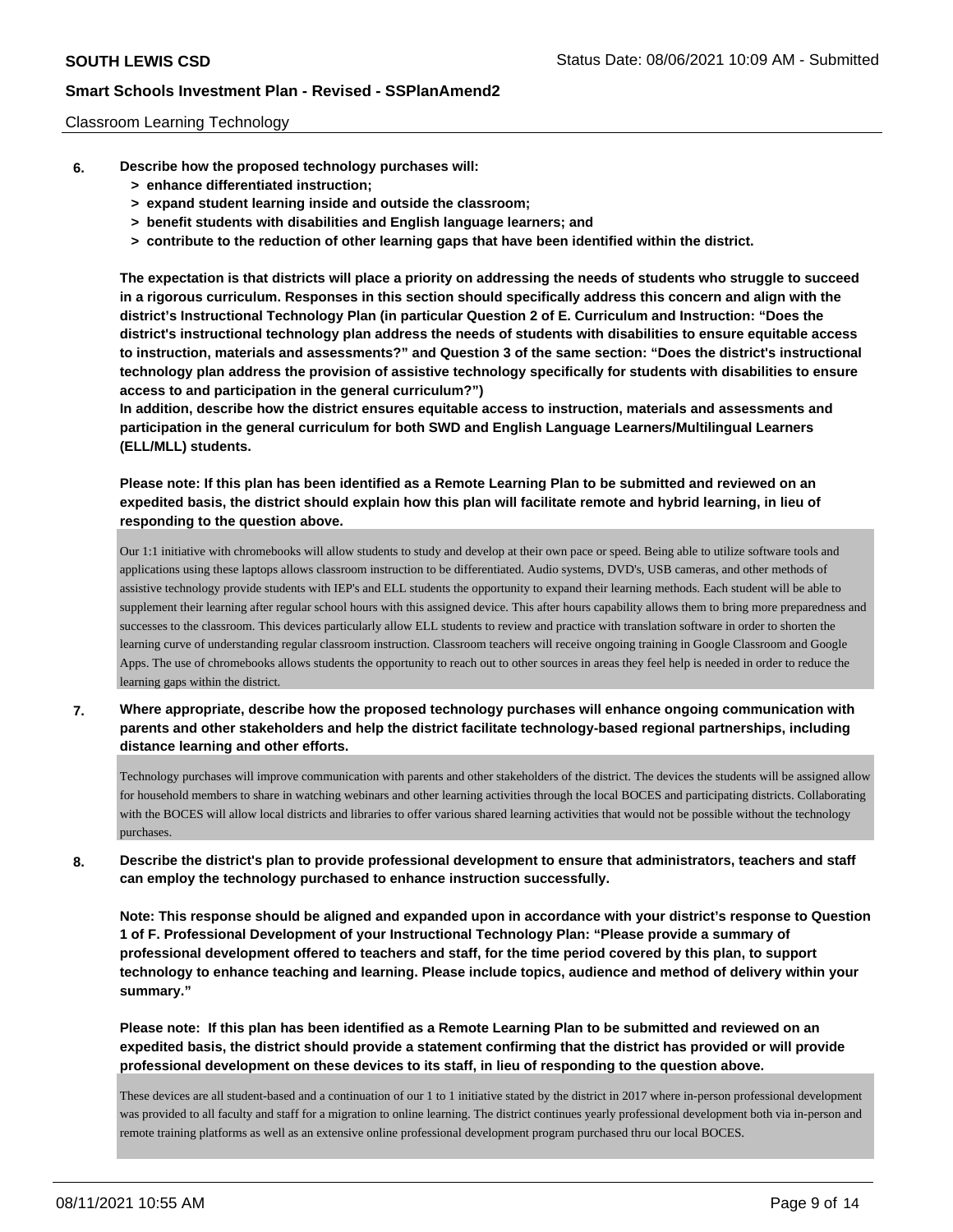### Classroom Learning Technology

**9. Districts must contact one of the SUNY/CUNY teacher preparation programs listed on the document on the left side of the page that supplies the largest number of the district's new teachers to request advice on innovative uses and best practices at the intersection of pedagogy and educational technology.**

By checking this box, you certify that you have contacted the SUNY/CUNY teacher preparation program that supplies the largest number of your new teachers to request advice on these issues.

**9a. Please enter the name of the SUNY or CUNY Institution that you contacted.**

SUNY Potsdam

**9b. Enter the primary Institution phone number.**

315-267-2670

**9c. Enter the name of the contact person with whom you consulted and/or will be collaborating with on innovative uses of technology and best practices.**

Dr. Anthony Betrus

**10. To ensure the sustainability of technology purchases made with Smart Schools funds, districts must demonstrate a long-term plan to maintain and replace technology purchases supported by Smart Schools Bond Act funds. This sustainability plan shall demonstrate a district's capacity to support recurring costs of use that are ineligible for Smart Schools Bond Act funding such as device maintenance, technical support, Internet and wireless fees, maintenance of hotspots, staff professional development, building maintenance and the replacement of incidental items. Further, such a sustainability plan shall include a long-term plan for the replacement of purchased devices and equipment at the end of their useful life with other funding sources.**

By checking this box, you certify that the district has a sustainability plan as described above.

**11. Districts must ensure that devices purchased with Smart Schools Bond funds will be distributed, prepared for use, maintained and supported appropriately. Districts must maintain detailed device inventories in accordance with generally accepted accounting principles.**

By checking this box, you certify that the district has a distribution and inventory management plan and system in place.

**12. Please detail the type, quantity, per unit cost and total cost of the eligible items under each sub-category.**

| Select the allowable expenditure<br>type.<br>Repeat to add another item under<br>each type. | Item to be Purchased | Quantity | Cost per Item | <b>Total Cost</b> |
|---------------------------------------------------------------------------------------------|----------------------|----------|---------------|-------------------|
| <b>Laptop Computers</b>                                                                     | Chromebooks          | 415      | 289.00        | 119,935.00        |
|                                                                                             |                      | 415      | 289.00        | 119,935           |

### **13. Final 2014-15 BEDS Enrollment to calculate Nonpublic Sharing Requirement (no changes allowed.)**

|            | l Public Enrollment | Nonpublic Enrollment | <b>Total Enrollment</b> | Nonpublic<br>l Percentage |
|------------|---------------------|----------------------|-------------------------|---------------------------|
| Enrollment | 984                 |                      | 984.00                  | 0.00                      |

#### **14. If you are submitting an allocation for Classroom Learning Technology complete this table.**

|                         | Public School Sub-Allocation | Estimated Nonpublic Loan<br>Amount | <b>Estimated Total Public and</b><br>Nonpublic Sub-Allocation |
|-------------------------|------------------------------|------------------------------------|---------------------------------------------------------------|
|                         |                              | (Based on Percentage Above)        |                                                               |
| Interactive Whiteboards | (No Response)                | 0.00                               | 0.00                                                          |
| <b>Computer Servers</b> | (No Response)                | 0.00                               | 0.00                                                          |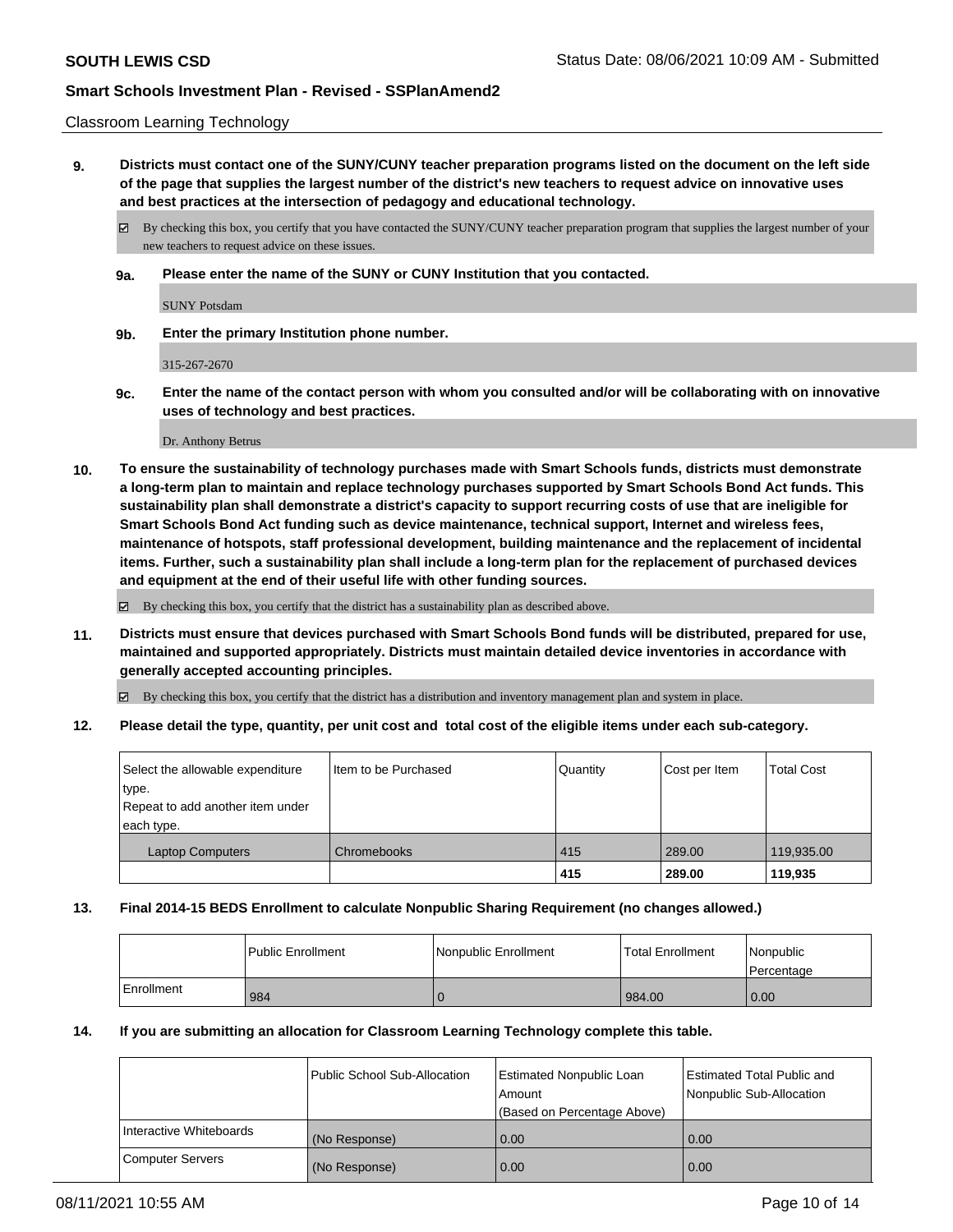Classroom Learning Technology

|                          | Public School Sub-Allocation | <b>Estimated Nonpublic Loan</b><br>Amount<br>(Based on Percentage Above) | <b>Estimated Total Public and</b><br>Nonpublic Sub-Allocation |
|--------------------------|------------------------------|--------------------------------------------------------------------------|---------------------------------------------------------------|
| <b>Desktop Computers</b> | (No Response)                | 0.00                                                                     | 0.00                                                          |
| <b>Laptop Computers</b>  | 119,935.00                   | 0.00                                                                     | 119,935.00                                                    |
| <b>Tablet Computers</b>  | (No Response)                | 0.00                                                                     | 0.00                                                          |
| <b>Other Costs</b>       | (No Response)                | 0.00                                                                     | 0.00                                                          |
| Totals:                  | 119,935.00                   | 0                                                                        | 119,935                                                       |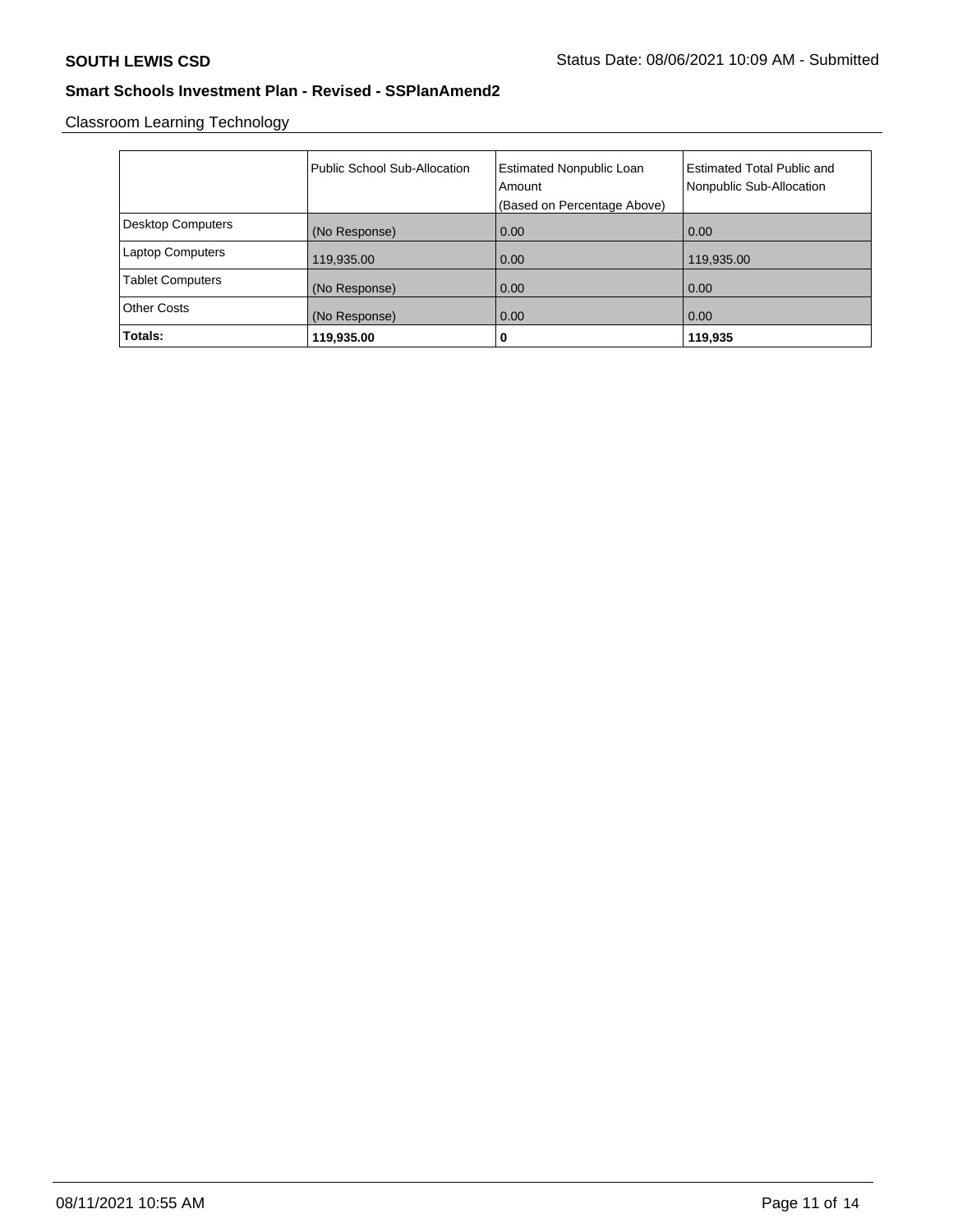### Pre-Kindergarten Classrooms

**1. Provide information regarding how and where the district is currently serving pre-kindergarten students and justify the need for additional space with enrollment projections over 3 years.**

(No Response)

- **2. Describe the district's plan to construct, enhance or modernize education facilities to accommodate prekindergarten programs. Such plans must include:**
	- **Specific descriptions of what the district intends to do to each space;**
	- **An affirmation that new pre-kindergarten classrooms will contain a minimum of 900 square feet per classroom;**
	- **The number of classrooms involved;**
	- **The approximate construction costs per classroom; and**
	- **Confirmation that the space is district-owned or has a long-term lease that exceeds the probable useful life of the improvements.**

(No Response)

**3. Smart Schools Bond Act funds may only be used for capital construction costs. Describe the type and amount of additional funds that will be required to support ineligible ongoing costs (e.g. instruction, supplies) associated with any additional pre-kindergarten classrooms that the district plans to add.**

(No Response)

**4. All plans and specifications for the erection, repair, enlargement or remodeling of school buildings in any public school district in the State must be reviewed and approved by the Commissioner. Districts that plan capital projects using their Smart Schools Bond Act funds will undergo a Preliminary Review Process by the Office of Facilities Planning.**

**Please indicate on a separate row each project number given to you by the Office of Facilities Planning.**

| Project Number |  |
|----------------|--|
| (No Response)  |  |
|                |  |

**5. Please detail the type, quantity, per unit cost and total cost of the eligible items under each sub-category.**

| Select the allowable expenditure | Item to be purchased | Quantity      | Cost per Item | <b>Total Cost</b> |
|----------------------------------|----------------------|---------------|---------------|-------------------|
| type.                            |                      |               |               |                   |
| Repeat to add another item under |                      |               |               |                   |
| each type.                       |                      |               |               |                   |
| (No Response)                    | (No Response)        | (No Response) | (No Response) | 0.00              |
|                                  |                      | υ             | 0.00          |                   |

**6. If you have made an allocation for Pre-Kindergarten Classrooms, complete this table. Note that the calculated Total at the bottom of the table must equal the Total allocation for this category that you entered in the SSIP Overview overall budget.**

|                                          | Sub-Allocation |
|------------------------------------------|----------------|
| Construct Pre-K Classrooms               | (No Response)  |
| Enhance/Modernize Educational Facilities | (No Response)  |
| <b>Other Costs</b>                       | (No Response)  |
| Totals:                                  | 0.00           |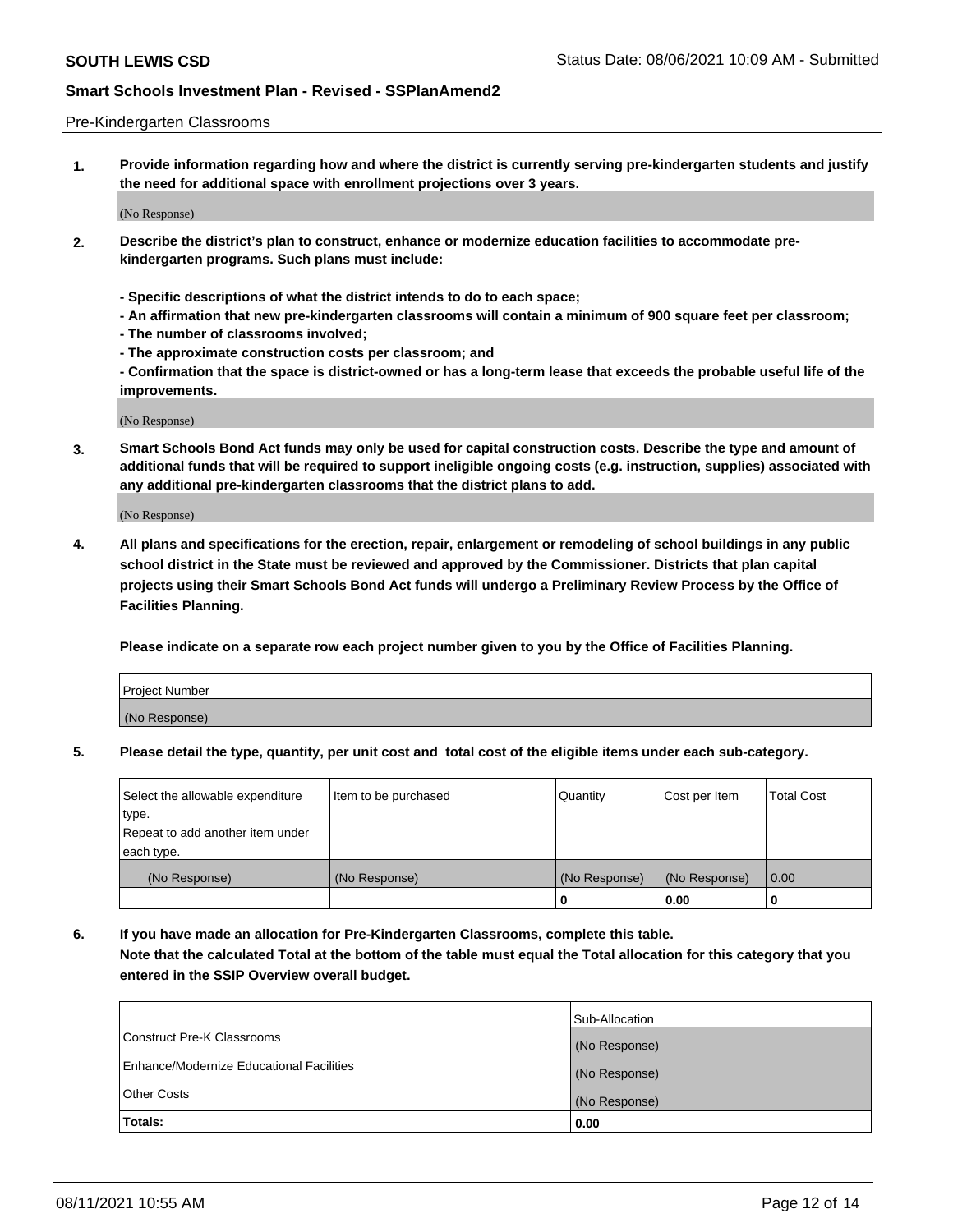Replace Transportable Classrooms

**1. Describe the district's plan to construct, enhance or modernize education facilities to provide high-quality instructional space by replacing transportable classrooms.**

(No Response)

**2. All plans and specifications for the erection, repair, enlargement or remodeling of school buildings in any public school district in the State must be reviewed and approved by the Commissioner. Districts that plan capital projects using their Smart Schools Bond Act funds will undergo a Preliminary Review Process by the Office of Facilities Planning.**

**Please indicate on a separate row each project number given to you by the Office of Facilities Planning.**

| Project Number |  |
|----------------|--|
|                |  |
|                |  |
|                |  |
| (No Response)  |  |
|                |  |
|                |  |

**3. For large projects that seek to blend Smart Schools Bond Act dollars with other funds, please note that Smart Schools Bond Act funds can be allocated on a pro rata basis depending on the number of new classrooms built that directly replace transportable classroom units.**

**If a district seeks to blend Smart Schools Bond Act dollars with other funds describe below what other funds are being used and what portion of the money will be Smart Schools Bond Act funds.**

(No Response)

**4. Please detail the type, quantity, per unit cost and total cost of the eligible items under each sub-category.**

| Select the allowable expenditure | Item to be purchased | Quantity      | Cost per Item | Total Cost |
|----------------------------------|----------------------|---------------|---------------|------------|
| ∣type.                           |                      |               |               |            |
| Repeat to add another item under |                      |               |               |            |
| each type.                       |                      |               |               |            |
| (No Response)                    | (No Response)        | (No Response) | (No Response) | 0.00       |
|                                  |                      | u             | 0.00          |            |

**5. If you have made an allocation for Replace Transportable Classrooms, complete this table. Note that the calculated Total at the bottom of the table must equal the Total allocation for this category that you entered in the SSIP Overview overall budget.**

|                                                | Sub-Allocation |
|------------------------------------------------|----------------|
| Construct New Instructional Space              | (No Response)  |
| Enhance/Modernize Existing Instructional Space | (No Response)  |
| Other Costs                                    | (No Response)  |
| Totals:                                        | 0.00           |